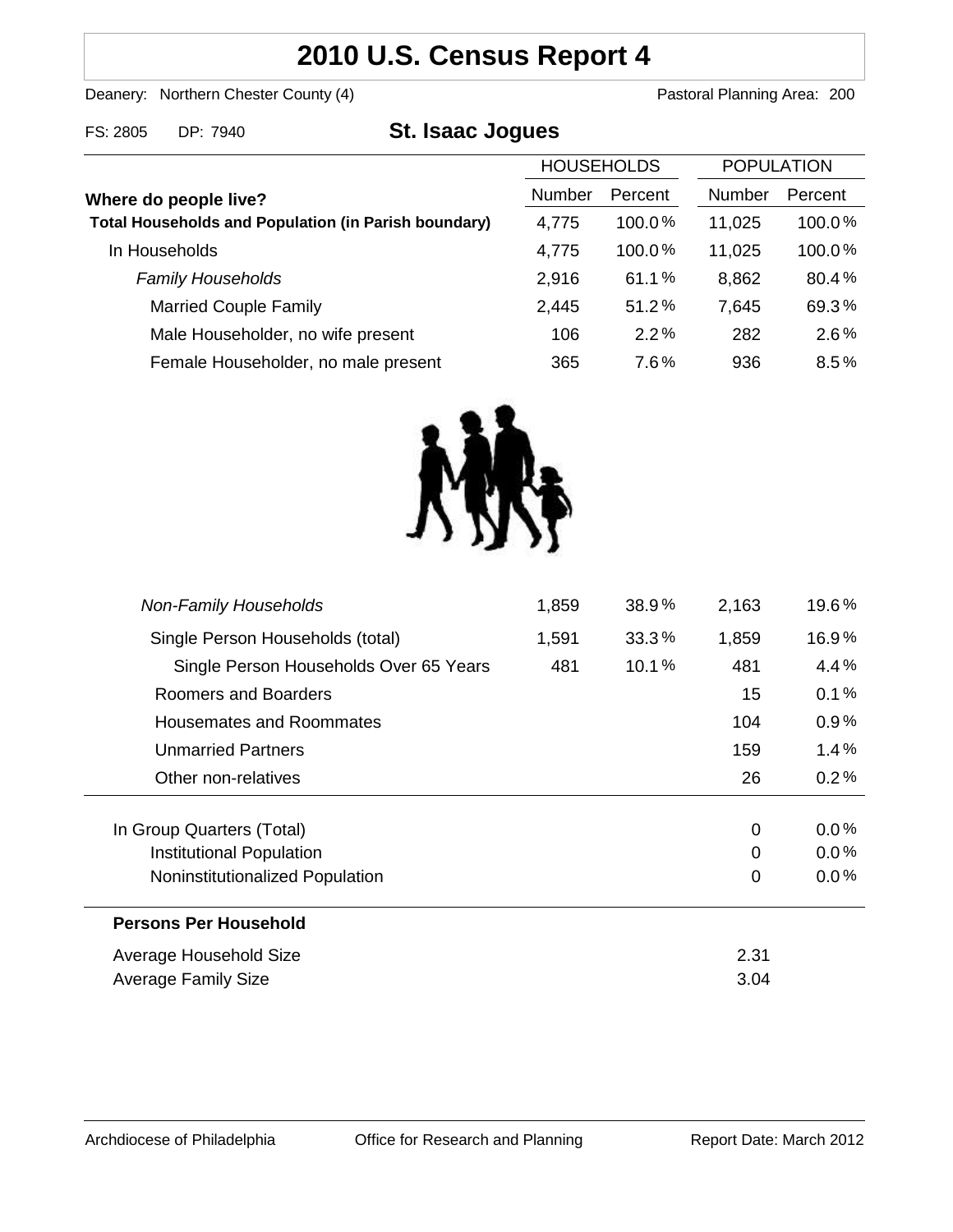# **2010 U.S. Census Report 4**

Deanery: Northern Chester County (4) Deanery: Northern Chester County (4)

# FS: 2805 DP: 7940 **St. Isaac Jogues**

|                                                      | <b>POPULATION</b> |           |
|------------------------------------------------------|-------------------|-----------|
| Where do Children - Under Age 18 Live?               | Number            | Percent   |
| Total Children - Under Age 18 (in Parish boundary)   | 2,559             | 100.0%    |
| In Households                                        | 2,559             | 100.0%    |
| Householder or spouse is under 18                    | 1                 | 0.0%      |
| With Related:                                        |                   |           |
| Married-Couple Family                                | 2,162             | 84.5%     |
| Male Householder, No Wife Present                    | 69                | 2.7%      |
| Female Householder, No Husband Present               | 276               | 10.8%     |
| <b>Other Related Householder</b>                     | 12                | 0.5%      |
| <b>With Non-Relatives</b>                            | 5                 | 0.2%      |
| <b>Grandparent Householder</b>                       | 34                | 1.3%      |
| In Group Quarters                                    | 0                 | $0.0\,\%$ |
| Institutionalized population                         | 0                 | 0.0%      |
| Noninstitutionalized population                      | 0                 | 0.0%      |
| Where do Adults - Age 65 and Older - Live?           |                   |           |
| Total Adults - Age 65 and Older (in Parish boundary) | 1,660             | 100.0%    |
| In Households                                        | 1,660             | 100.0%    |
| Family Households:                                   | 1,126             | 67.8%     |
| Is Householder or Spouse                             | 1,021             | 61.5%     |
| With Other Relative Householder                      | 14                | 0.9%      |
| With Non-Related Householder                         | 4                 | 0.2%      |
| is Parent                                            | 56                | 3.4%      |
| is Parent-in-Law                                     | 30                | 1.8%      |
| In Non-family Households:                            | 534               | 32.2%     |
| Male Living Alone                                    | 114               | 6.9%      |
| Male not Living Alone                                | 10                | $0.6\%$   |
| Female Living Alone                                  | 367               | 22.1%     |
| Female not Living Alone                              | 16                | 1.0%      |
| Other                                                | 26                | 1.6%      |
| In Group Quarters                                    | 0                 | 0.0%      |
| Institutionalized population                         | 0                 | 0.0%      |
| Noninstitutionalized population                      | 0                 | 0.0%      |
| Housing Units in the Parish boundary                 |                   |           |
| <b>Total Housing Units</b>                           | 4,969             | 100.0%    |
| Occupied                                             | 4,775             | 96.1%     |
| Owner-Occupied                                       | 3,950             | 79.5%     |
| Renter-Occupied                                      | 825               | 16.6%     |
| Vacant                                               | 194               | 3.9%      |

Archdiocese of Philadelphia **Office for Research and Planning** Report Date: March 2012